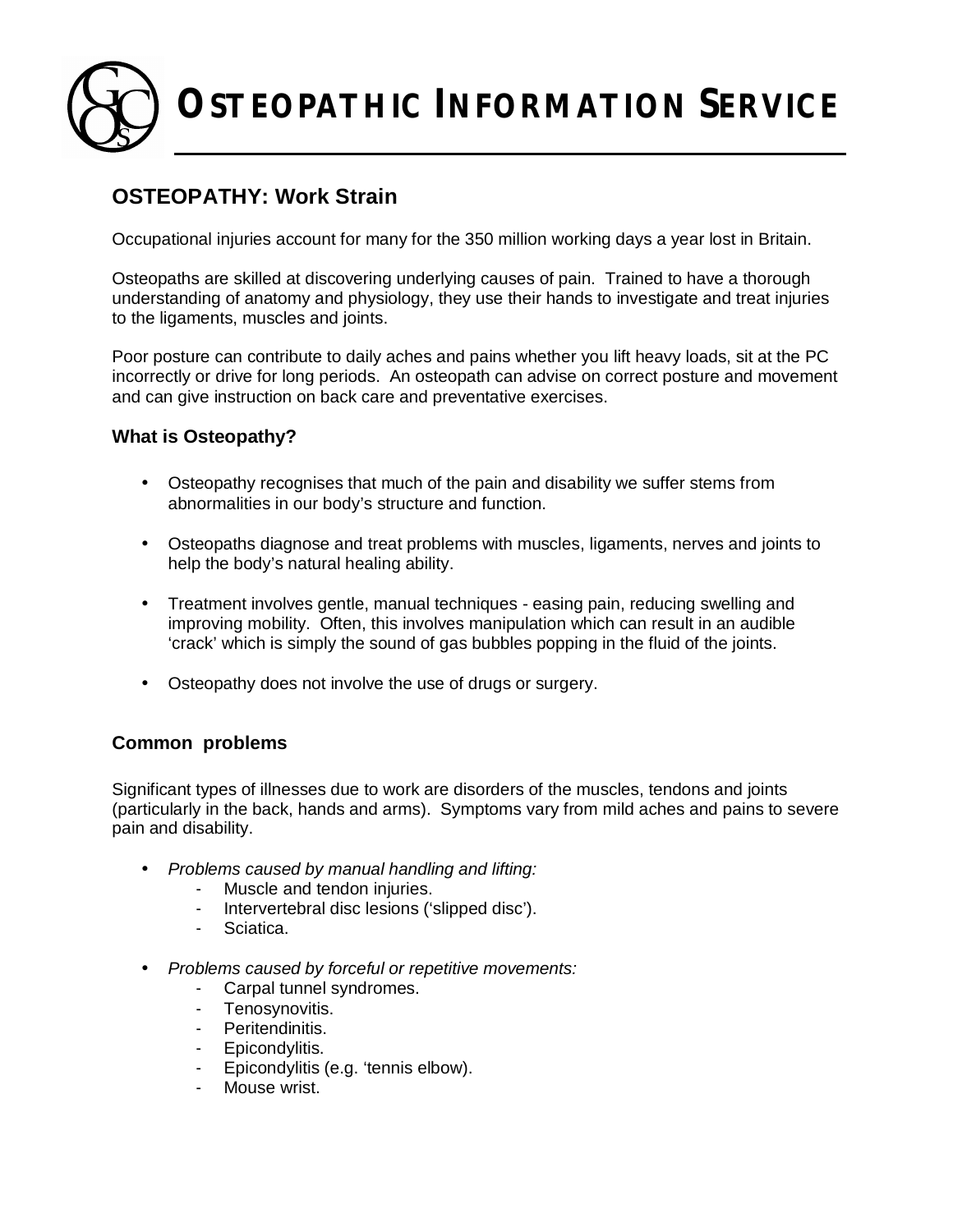- *Problems caused by unsuitable posture or repetitive movements:*
	- Low back pain.
	- Neck and shoulder pain.
	- Computer hump.
	- Repetitive Stain Injury.

# **For the employer**

- For years, a number of large companies have retained osteopaths as part of their permanent company health teams. Many smaller companies have also benefited from liaison with their local osteopaths.
- Having an osteopath involved in your staff care programmes can lead to a fitter workforce and improved moral, increased productivity and less time off through ill-health.

# **For the employee**

- Most of the 3500 osteopaths in the UK work from private practices, however many GPs are working more closely with osteopaths and can offer the option of referring patients to an osteopath on the NHS.
- Many people consult an osteopath privately. Telephone local practices for fees in your area.
- Many private health insurance schemes now cover osteopathic treatment (discuss the details with your company).
- You do not need to consult your GP before you visit an osteopath although you may choose to do so.
- Osteopaths can provide you with a sick note if you need time off work.

# **Visiting an osteopath**

On your first visit, and before examination begins, the osteopath will discuss and record your medical history in detail.

To help reach a full diagnosis, your osteopath will need to know about your job:

- Is your work repetitive?
- Do you have much heavy lifting?
- Do you have to bend and twist frequently?
- Do you have to work in an awkward posture?
- Does your work involve frequent finger, hand or arm movements?
- Do you have any work breaks?
- Are you working in difficult conditions?
- Do you sit down at work and for how long?
- Do you spend a great deal of your day on the telephone?
- Are you expected to work to deadlines?
- Of the tasks you perform, which cause you the most discomfort?
- What is your working relationship with peers and employers?
- Have you received training in how to prevent risks at work?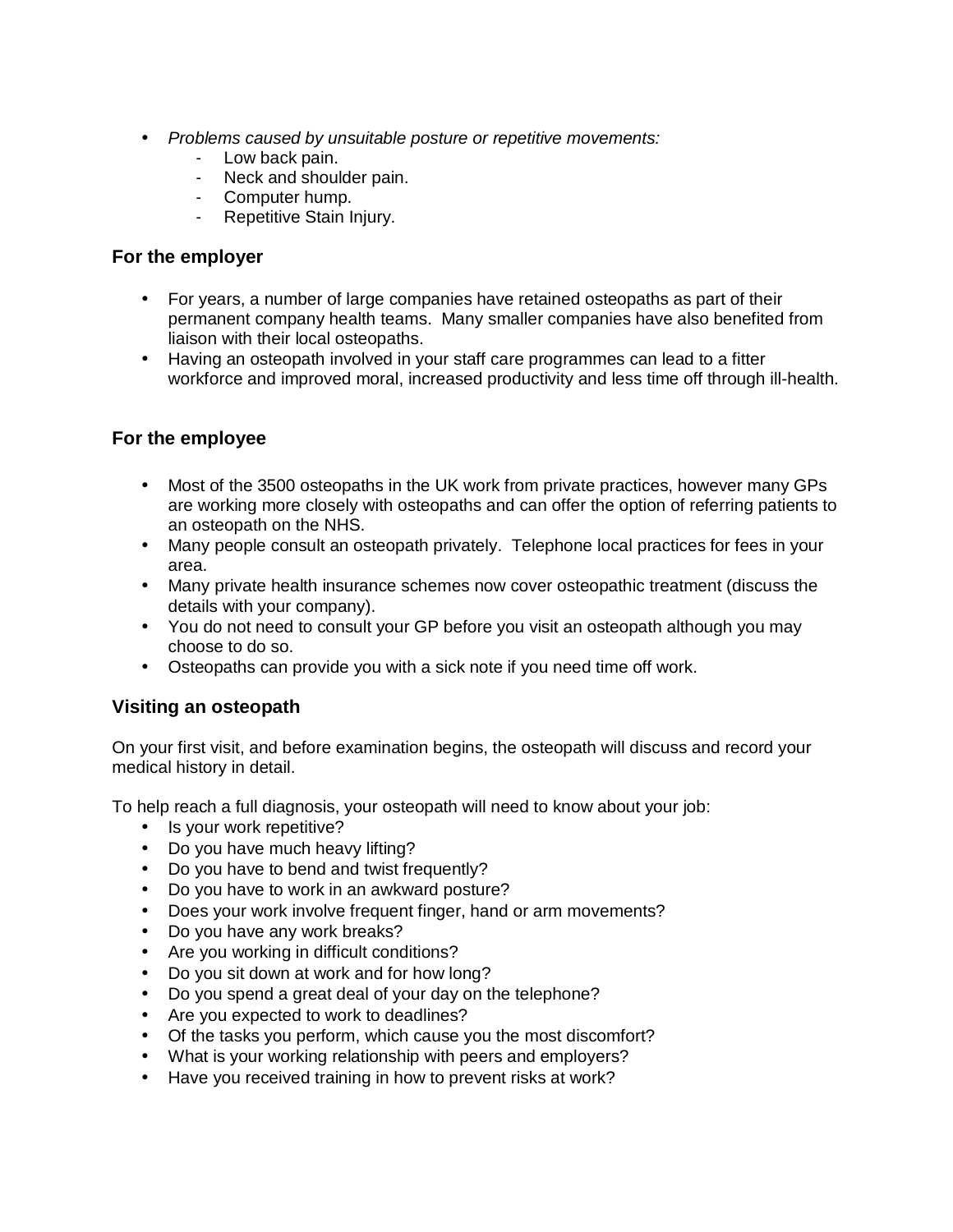You will then normally be asked to remove some of your clothing so that a series of observations and biomechanical assessments can be made.

The osteopath will then apply a highly developed sense of touch to identify points of weakness or excessive strain throughout the body. Further investigations may include an x-ray or blood test. This will allow a full diagnosis of the problem and will enable the osteopath to tailor a treatment plan to your needs.

Your osteopath should make you feel at ease and tell you what is happening throughout your consultation. You should ask questions if you have any concerns. If further medical treatment is needed the osteopath may contact your doctor, with your permission.

#### **Osteopathy and patient protection**

Patients consulting an osteopath have the same safeguards and rights as when consulting a doctor or dentist. Osteopathy is an established system of diagnosis and treatment, recognised by the British Medical Association as a distinct clinical discipline.

Under the Osteopaths Act of 1993, osteopathy was accorded statutory recognition, and the title "osteopath" protected by law. In the UK it is now a criminal offence to describe oneself as an osteopath unless registered with the General Osteopathic Council (GOsC).

The GOsC regulates, promotes and develops the profession, maintaining a Statutory Register of those entitled to practise. Practitioners on the Register meet the highest standards of safety and competency. They have provided proof of good health, good character and have professional indemnity insurance.

Osteopathic training is demanding and lengthy, and a recognised qualification is only available from osteopathic educational institutions accredited by the GOsC. Trainee osteopaths study anatomy, physiology, pathology, biomechanics and clinical methods during a four or five year honours degree programme. Such wide-ranging medical training gives osteopaths the skills to diagnose conditions when osteopathic treatment is not advisable, and the patient must be referred to a GP for further investigation.

Osteopaths are committed to a programme of continuing professional development.

You can obtain details of an osteopath's registration by telephoning the GOsC on **020 7357 6655.**